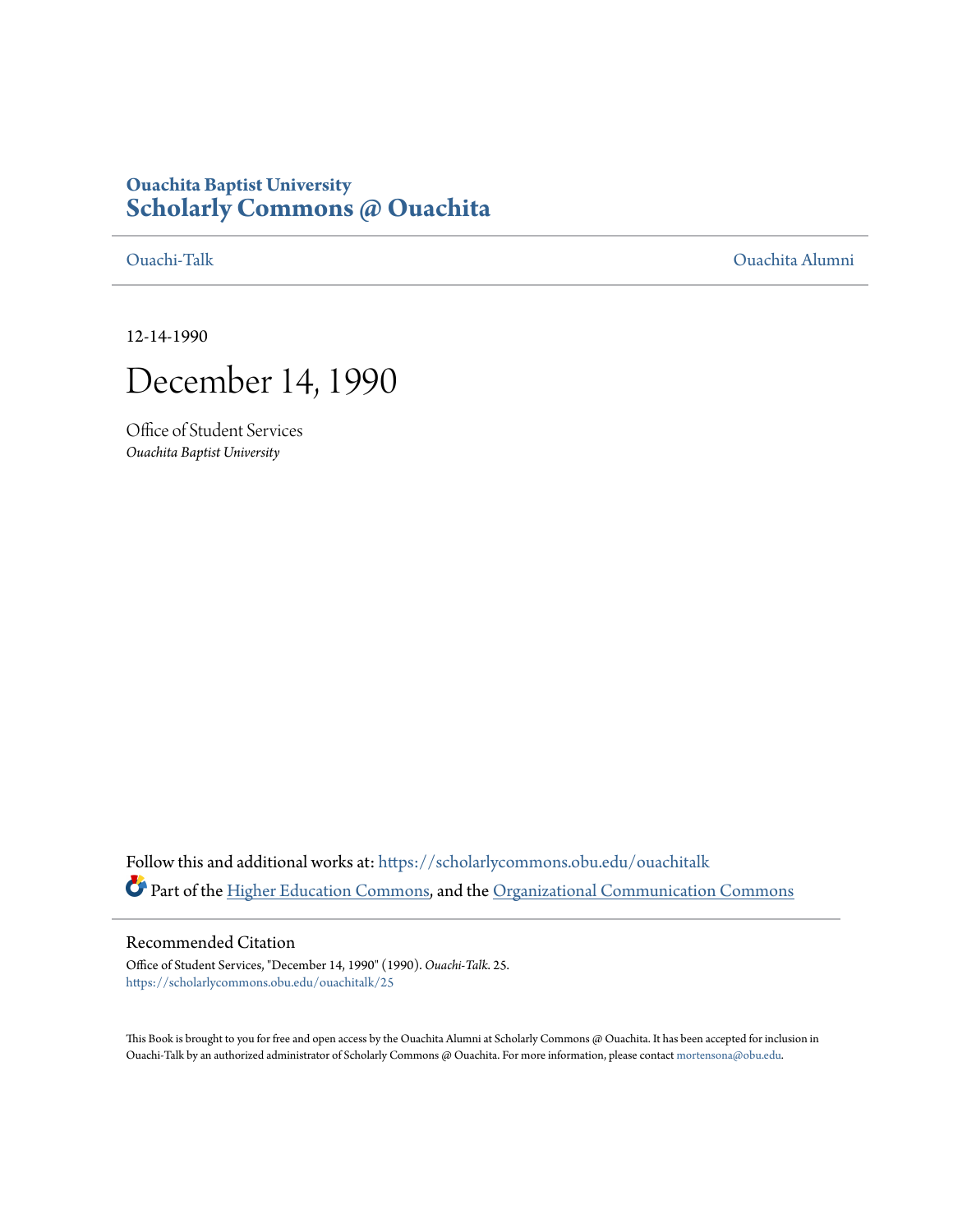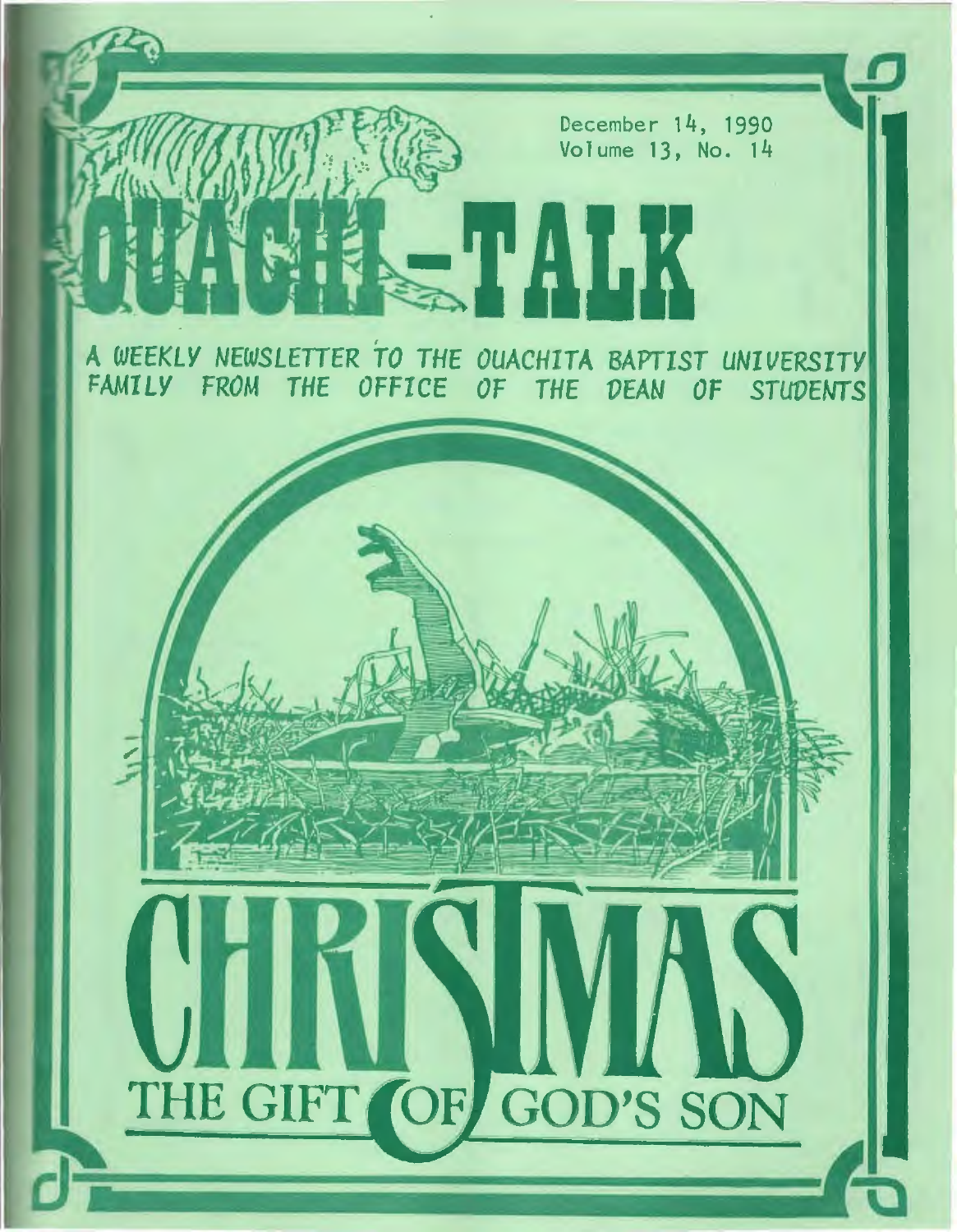#### BEFORE YOU LEAVE FOR THE HOLIDAYS:

- 1. Remove and throw away all food, defrost and clean your refrigerator (unplug and leave lt open).
- 2. Empty all trash.

**Contact Avenue** 

- 3. Dispose of any live Christmas trees.
- 4. Unplug all appliances, including clocks and phone recorders.
- 5. Lock your windows and close shades.
- 6. Turn off heat and lights.
- 7. Take anything of value home with you.
- 8. Administration will check rooms after you leave. Please leave them clean.
- 9. Please inform your RA or Head Resident when you plan to leave for the holidays.
- If you are changing rooms, please move before Christmas or you must be back January 13 to move your belongings.
- If you are checking out of a room for any reason:
- Your room and your share of the bathroom must be clean before your RA or Head Resident will check you out. failure to do thle w111 result in automatic charges.
- If you are leaving OBU, your ID and your room key must be turned in to the Head Resident at the time of check-out.

**reat Christmas!** 

**Be Careful!** Dean of Students office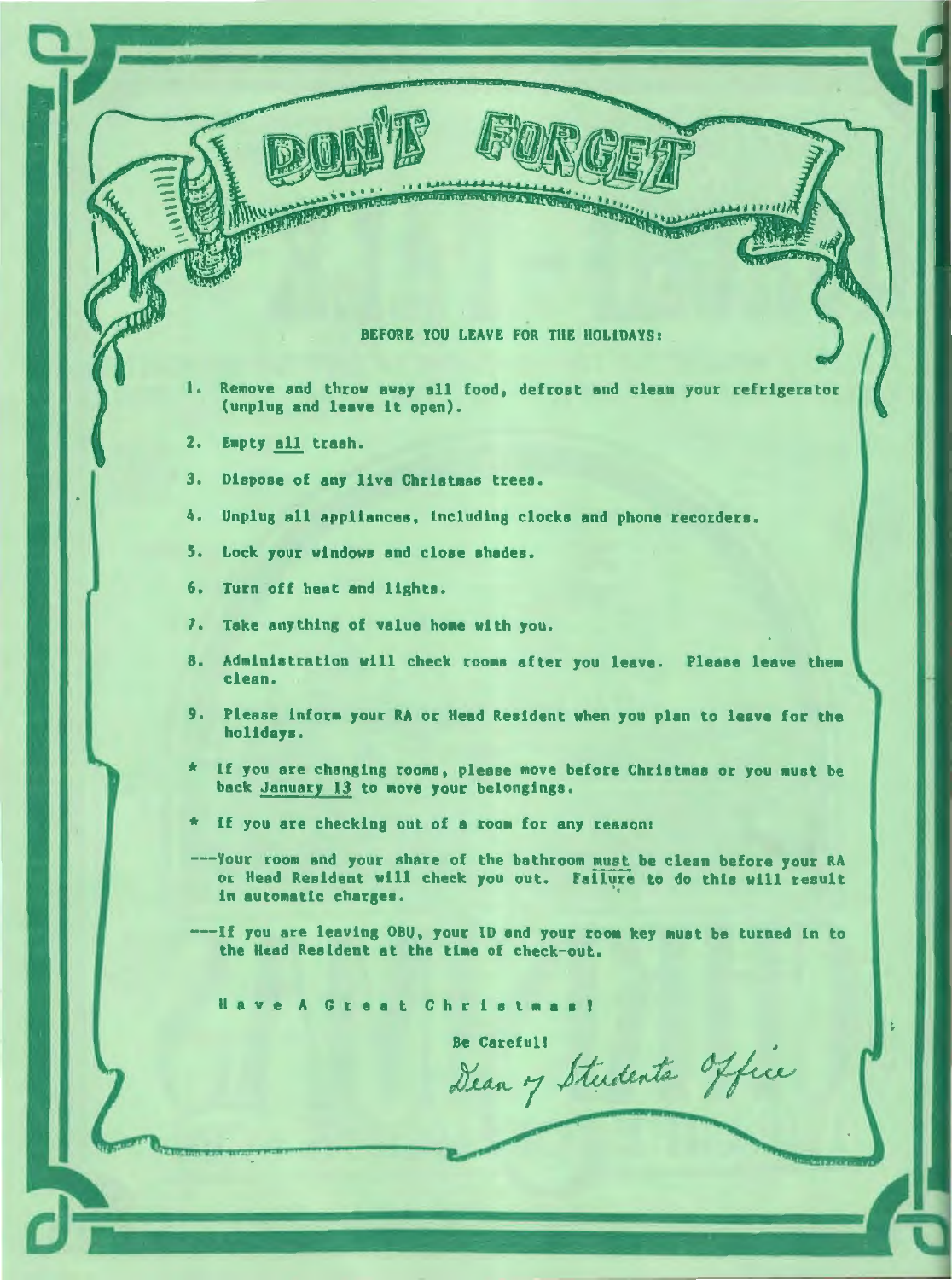

FALL SEMESTER, 1990

DECEMBER 17, 18, 19, 20, 1990

|                                                 | <b>DECEMBER 17</b><br><b>MONDAY</b> | <b>DECEMBER 18</b><br><b>TUESDAY</b>      | <b>DECEMBER 19</b><br><b>WEDNESDAY</b> | <b>DECEMBER 20</b><br><b>THURSDAY</b> |
|-------------------------------------------------|-------------------------------------|-------------------------------------------|----------------------------------------|---------------------------------------|
| 8:00 AM                                         | <b>MWF</b><br>$10:00$ AM            | <b>Contract</b><br><b>MWF</b><br>11:00 AM | · HWF<br>$9:00$ AM                     | <b>TTH</b><br>9:30 AM                 |
| T <sub>0</sub><br>$9:40$ AM<br><b>TIME SLOT</b> | <b>HR</b> <sup>H</sup>              | "G"                                       | $n \mathbf{G}$                         | 10:00 AM<br><b>HDH</b>                |
| 10:00 AM                                        | <b>HWF</b><br>8:00 AM               | <b>TTH</b><br>$2:00$ PM                   | <b>NWF</b><br>$2:00$ PM                | <b>NUF</b><br>$3:00$ PM               |
| <b>TO</b><br>11:40 AM<br>TIME SLOT              | "A"                                 | "K"                                       | 71.7                                   | <b>HN*</b>                            |
|                                                 | <b>NWF</b>                          | <b>TTH</b>                                | <b>TTH</b>                             | <b>TTH</b>                            |
| $1:00$ PM<br>T <sup>o</sup><br>2:40 PM          | $1:00$ PM                           | 12:30 PM                                  | 8:00 AM                                | 11:00 AM                              |
| <b>TIME SLOT</b>                                | <b>MJW</b>                          | 开车机                                       | <b>MEN</b>                             | wgw.                                  |
| $3:00$ PM<br>T <sub>0</sub>                     | <b>MWF</b><br><b>12:00 NOON</b>     | <b>TTH</b><br>3:30 PM                     |                                        |                                       |
| $4:40$ PM<br><b>TIME SLOT</b>                   | $-$ "H"                             | "N"                                       |                                        |                                       |
| $6:30$ PH                                       | <b>MON</b><br>6:00 PM               | <b>TUES</b><br>$6:00$ PM                  | <b>THURS</b><br>6:00 PM                |                                       |
| T <sub>0</sub><br>8:20 PM                       | <b>wgw</b>                          | <b>*Y*</b>                                | "Z"                                    |                                       |



 $\sim 12$ 

NOTE: ENROLLHENT IN A CLASS ARRANGES THE FINAL EXAMINATION SCHEDULE. PLEASE TAKE THIS INTO ACCOUNT. FINAL EXAMS HUST BE TAKEN AT THE SCHEDULED TIME UNLESS PERMISSION IS GRANTED OTHERWISE BY THE VICE PRESIDENT FOR ACADEMIC<br>AFFAIRS. FRANKlY SPEAKING . . ... frank



Happy Birthday to EVERYONE who has a birthday that falls between December 14-January 24! Sorry, but the list was too long to print.





**卷十** 

 $#$ 

**参** 

....,&~  $\mathbb Z$